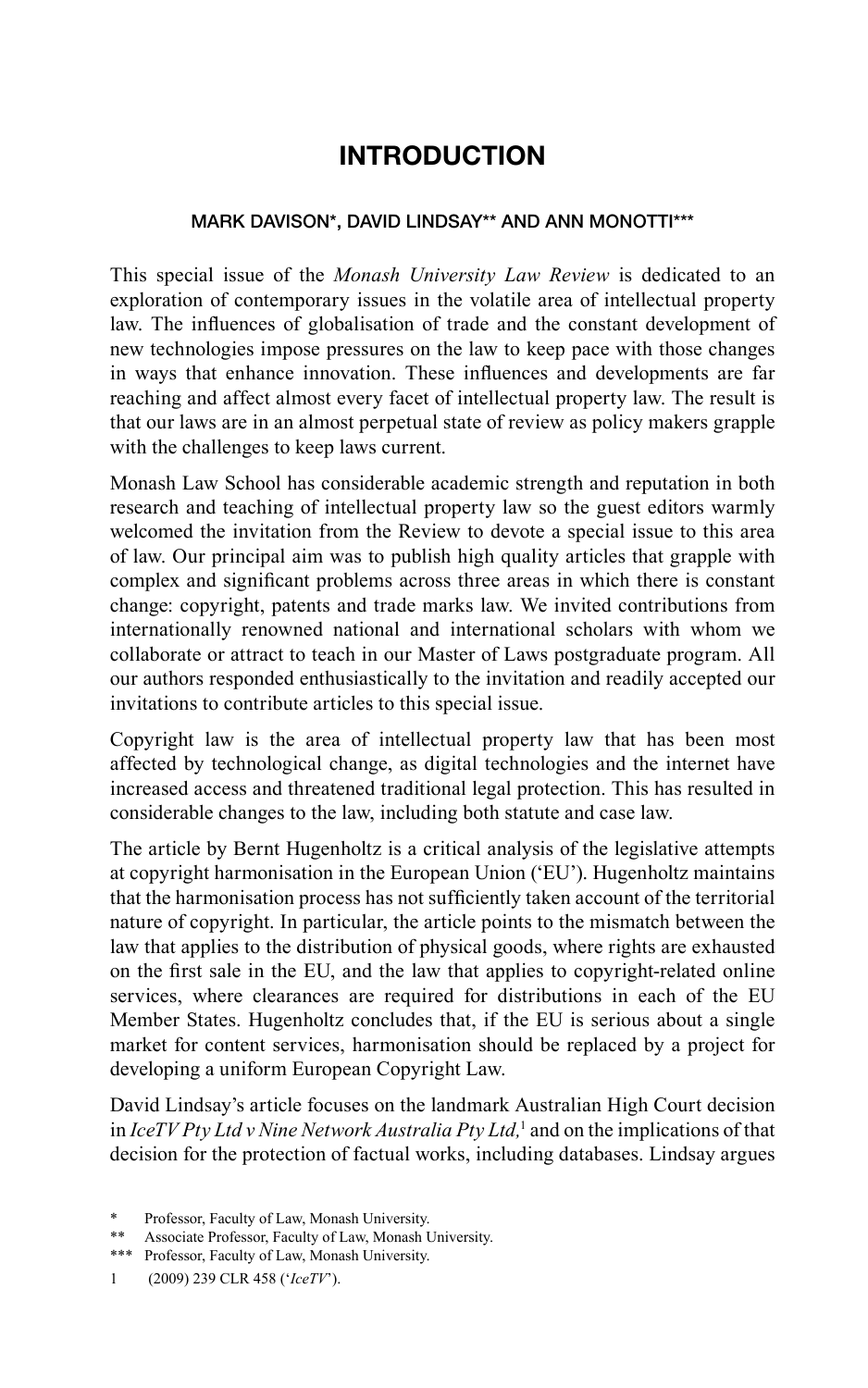that the reasoning in the two judgments delivered by the Court has created much uncertainty, and given rise to significant new legal questions regarding authorship of informational works under Australian law. The article concludes that these uncertainties can only be satisfactorily addressed by frankly acknowledging some of the problems with the judgments in *IceTV.*

The article by Leanne Wiseman, which details the international and national legal responses to the emergence of photocopiers in the 1960s and 1970s, highlights the importance of a nuanced appreciation of history to understanding current controversies concerning digital reproduction. As Wiseman explains, important lessons can be learned from the failed attempt to develop an international photocopying treaty. Significantly, despite this failure, discussions at the international level assisted in the development of practical solutions at the national level, suggesting that 'success' cannot always be measured by the enactment of a binding legal instrument.

The second group of articles investigates contentious and contemporary issues that have arisen from the grant of patent monopoly powers to encourage and reward investment in invention and innovation.

David Brennan's article critiques reforms in the *Intellectual Property (Raising the Bar) Act 2012* (Cth) that are being introduced to deal with problems associated with unduly broad claims in a patent specification. He identifies weaknesses in the UK law on which these reforms have been based and proposes an alternative solution that focuses attention on product claim scope.

Ann Monotti reviews the impact for universities and academic employee inventors of the Full Federal Court decision in *University of Western Australia v Gray* regarding ownership of those inventions.<sup>2</sup> She argues that a 'disconnect' between law and policy provides a reason for government to review its policies and if necessary to develop and codify the principles in the *Patents Act 1990* (Cth) to ensure consistency in approach and outcome.

Finally, Sam Murumba explores the challenges that face intellectual property and human rights laws as their penetration of each other's domains results in rapid proliferation of intersections and entanglements. His article argues that resolution can be found both in the nature of legality and in recent scholarly insights into commensurability, comparability, and balancing of norms and interests in law.

The third group of articles relates to trade marks and related issues.

Robert Burrell and Michael Handler provide an insightful examination of the presumption of registrability of trade marks that is contained within the Australian legislation and the subject of recent amendment of the provisions relating to distinctiveness of trade marks. Their examination gives considerable pause for thought about what the purpose and actual practical effect of the presumption may be.